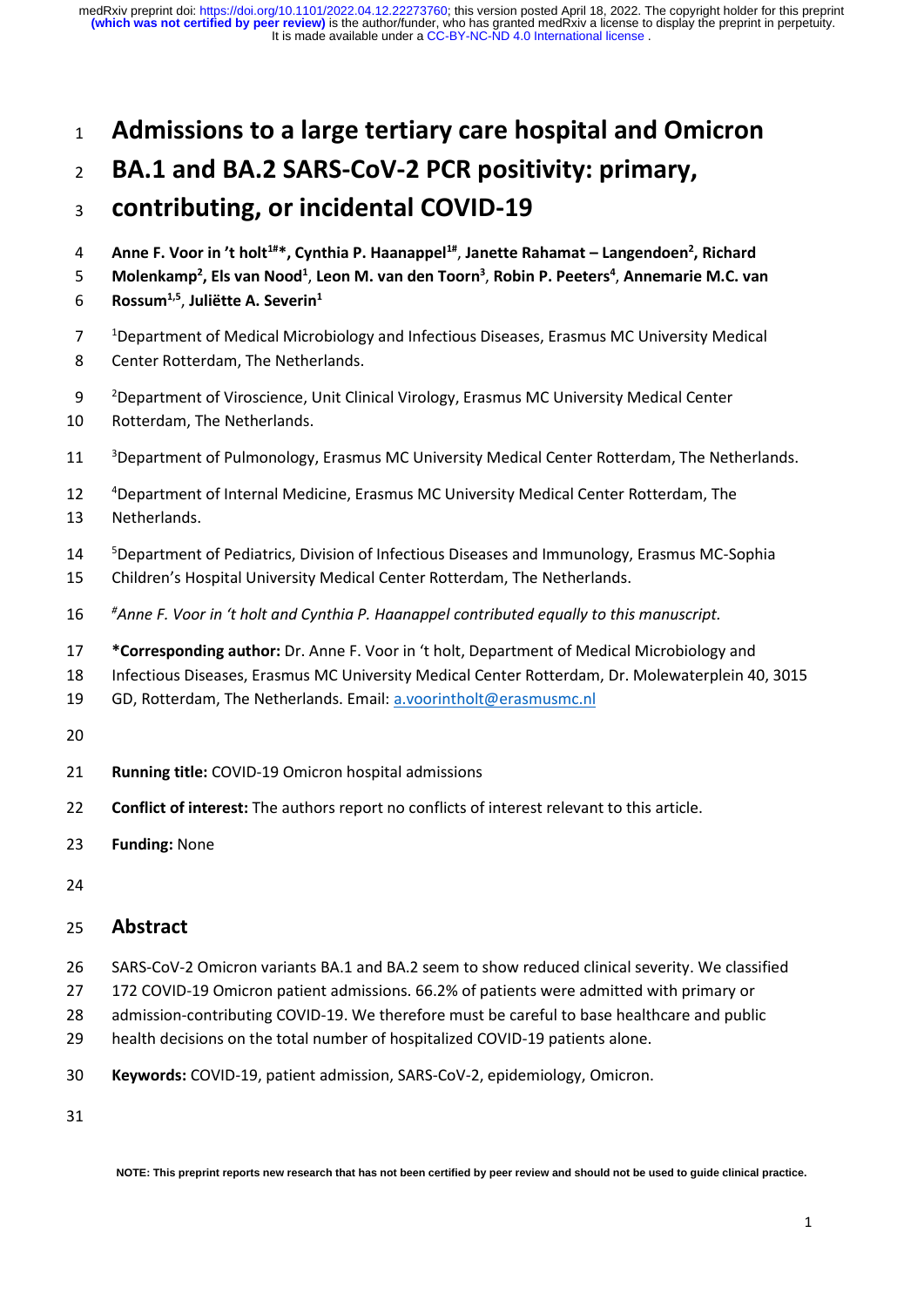#### **Introduction**

- Monitoring national hospitalization rates for COVID-19 has been essential throughout the pandemic
- to guide public health decision-making, to evaluate vaccine efficacy, and to implement a wide range
- of other medical interventions. However, with the rapid worldwide spread of the SARS-CoV-2
- Omicron variant of concern and increasing immunity against SARS-CoV-2, interpreting the true
- impact of these hospitalization rates has been complicated (1, 2).
- Signs of reduced clinical severity of Omicron compared to previous variants appeared quickly (3-8),
- with unvaccinated patients still at the highest risk of substantial morbidity and mortality (9).
- Omicron variants have been divided into four distinct sublineages: BA.1, BA.1.1, BA.2, and BA.3.
- Within the Netherlands, BA2 is currently identified as the predominant strain Given the different
- backgrounds (*e.g.,* seroprevalence, vaccination rates) of countries reporting reduced clinical severity
- of the Omicron variant, the monitoring of national hospitalization rates is essential to predict the
- overload of healthcare and leads the way for measures in the community.
- Because of the rapid spread of Omicron and the subsequent high incidence of infection in the
- population, not all SARS-CoV-2 positive patients admitted to the hospital have been admitted solely
- because of COVID-19. It is important to distinguish between admissions that are due to primary
- COVID-19, admissions where COVID-19 contributes but is not the only reason (admission-
- contributing COVID-19), or admissions where COVID-19 is not contributing to the reason of
- admission (incidental COVID-19). Therefore, we aimed to assess and classify the cause of
- hospitalization for COVID-19 patients identified with the Omicron variant within our hospital in order
- to provide more insight into the clinical severity of Omicron and the COVID-19 hospital burden.
- 

### **Methods**

- This study was performed in the Erasmus MC University Medical Center in Rotterdam, The
- Netherlands (Erasmus MC). The Erasmus MC is a large tertiary care hospital with 1125 beds, with a
- total of 121 beds at the intensive care unit (ICU). A retrospective analysis was performed on all
- patients identified with the SARS-CoV-2 Omicron variant between 23 December 2021 and 27
- February 2022. In this period, the testing strategy of the hospital was based on symptoms. SARS-
- CoV-2 infection was identified by real-time transcription-mediated amplification with the Aptima®
- SARS-CoV-2 assay using the Panther system (Hologic, Malborough, USA), or by the Xpert® Xpress
- SARS-CoV2 assay on a GeneXpert® system (Cepheid®, Sunnyvale, USA). SARS-CoV2 positive samples
- were further characterized by variant-specific PCR using VirSNiP (TIBmolbiol, Berlin, Germany) assays
- targeting S371-S373 and K417 as proxy for the Omicron variant. While detection of K417N was
- considered indicative for Omicron, S371L-S373P was considered indicative for BA.1 and S371F-S373P
- for BA.2.
- SARS-CoV-2 Omicron variant positive patients at admission were divided in the following categories:
- 1) patients who were hospitalized for more than 24 hours within 7 days of their first positive SARS-
- CoV-2 PCR, 2) patients who were hospitalized for less than 24 hours within 7 days of their first
- positive SARS-CoV-2 PCR, and 3) patients with visits only to the Erasmus MC outpatient clinic. Data
- was collected from electronic health records (EHR) and included basic patient characteristics such as
- age and sex, and information about country of birth, vaccination status, admission information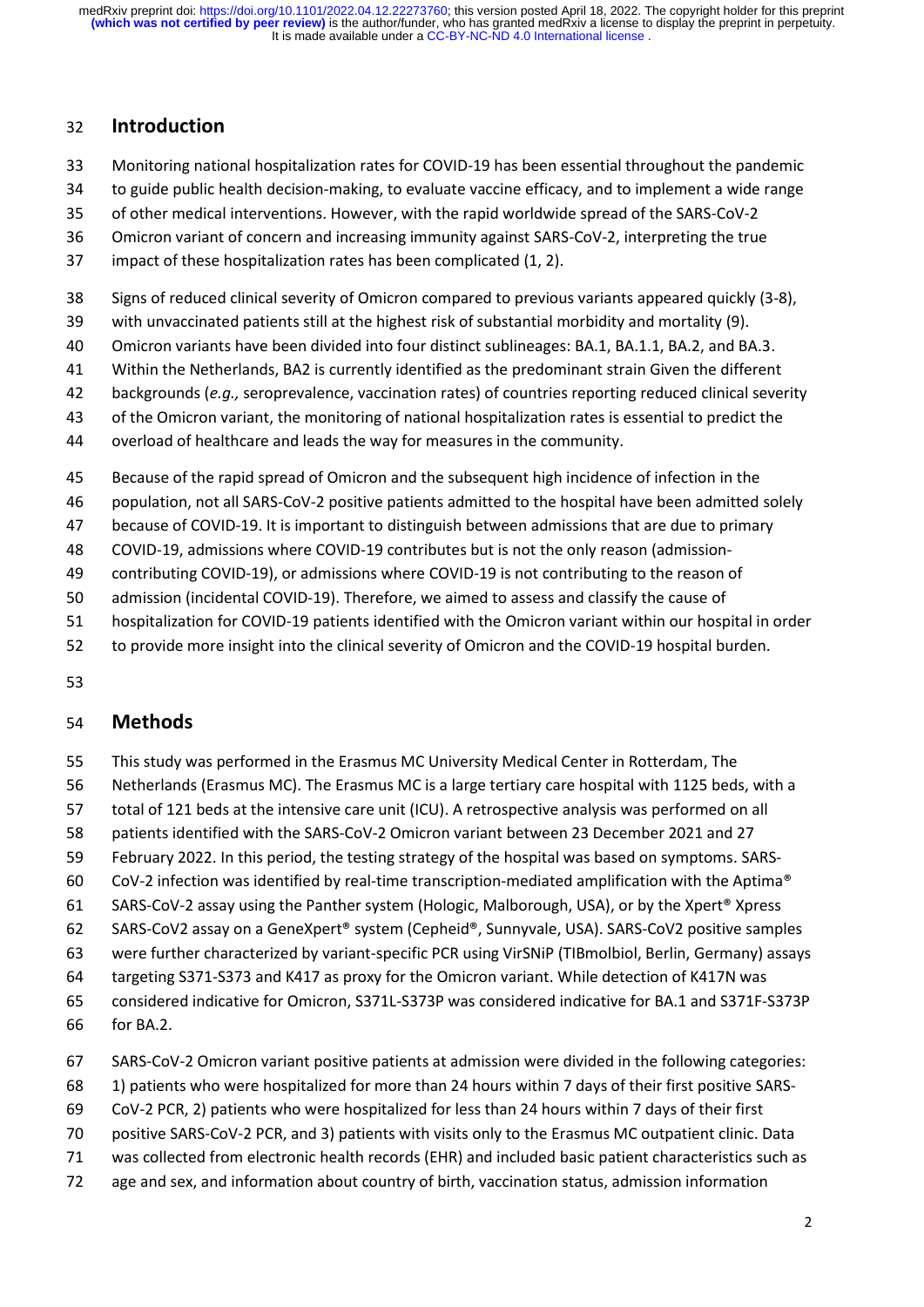(reason of admission, wards of admission, admission date and discharge date), and oxygen therapy during admission.

 Patients with a positive SARS-CoV-2 PCR upon clinical admission or during clinical admission were classified based on modified definitions developed by the National Intensive Care Evaluation (NICE) Foundation (10). Classification 1) primary COVID-19; COVID-19 is the main cause for hospitalization; 1A) the patient is hospitalized due to COVID-19 symptoms and is receiving medical treatment for these symptoms, 1B) the patient is hospitalized due to COVID-19 symptoms, does not receive medical treatment, but is admitted for observation due to the underlying disease. Classification 2) admission-contributing COVID-19; COVID-19 is one of the causes for hospitalization; 2A) the patient is admitted for another medical cause but also has COVID-19 symptoms and is receiving medical treatment for these symptoms, 2B) dysregulation of underlying disease due to COVID-19 (*e.g.,* sickle cell crisis provoked by SARS-CoV-2 without respiratory involvement). Classification 3) incidental COVID-19; COVID-19 is not the cause for hospitalization, the patient does not have any or only mild 86 COVID-19 symptoms, and does not receive any medical treatment for these symptoms. Classification 4) Indeterminate; it is unknown whether the cause of hospitalization is related to COVID-19 symptoms. Classifications were performed by two epidemiologists through evaluation of the patient's history in the EHR. If the classification was unclear patients were assessed separately by two independent epidemiologists before reaching agreement of classification.

- This study was approved by the medical ethical research committee of the Erasmus MC (MEC-2021-
- 0845-A-0002), and was not subject to the Medical Research Involving Human Subjects Act.
- 

### **Results**

 A total of 402 patients were identified with the Omicron variant of SARS-CoV-2 within the Erasmus MC. A total of 333 adult patients were identified with the Omicron variant, of whom 287 patients with variant BA.1 (86.1%), 28 patients with variant BA.2 (8.4%), and 18 patients with Omicron variant for which further distinction in BA.1 or BA.2 could not be made due to low viral load in the sample (5.4%). Of patients with BA.1, 39.4% had a clinical admission of more than 24 hours, 9.8% had a clinical admission of fewer than 24 hours, and 50.9% had an outpatient visit only. For adult patients with BA.2, 50% were clinically admitted to the hospital and 50% had an outpatient visit. Ninety-six pediatric patients were identified with the Omicron variant. BA.1 was identified in 57 children (82.6%), BA.2 in 16 children (15.9%), and Omicron without further distinction in BA.1 or BA.2 in 1 child (1.4%). Of children identified with BA.1, 26.3% were clinically admitted for more than 24 hours, while 1.8% had a clinical admission of fewer than 24 hours, and 71.9% had an outpatient visit only. For children with BA.2, 36.4% had a clinical admission of more than 24 hours and 63.6% only had an outpatient visit.

- One hundred seventy-two patients were hospitalized for more than 24 hours at the Erasmus MC and
- were identified with the Omicron variant of SARS-CoV-2 at admission or during admission (Table 1).
- Out of these 172 patients, 143 patients were identified with Omicron variant BA.1 (83.1%), 19
- patients with BA.2 (11.0%), and 10 patients with Omicron without further distinction in BA.1 or BA.2
- (5.8%) (Table 1).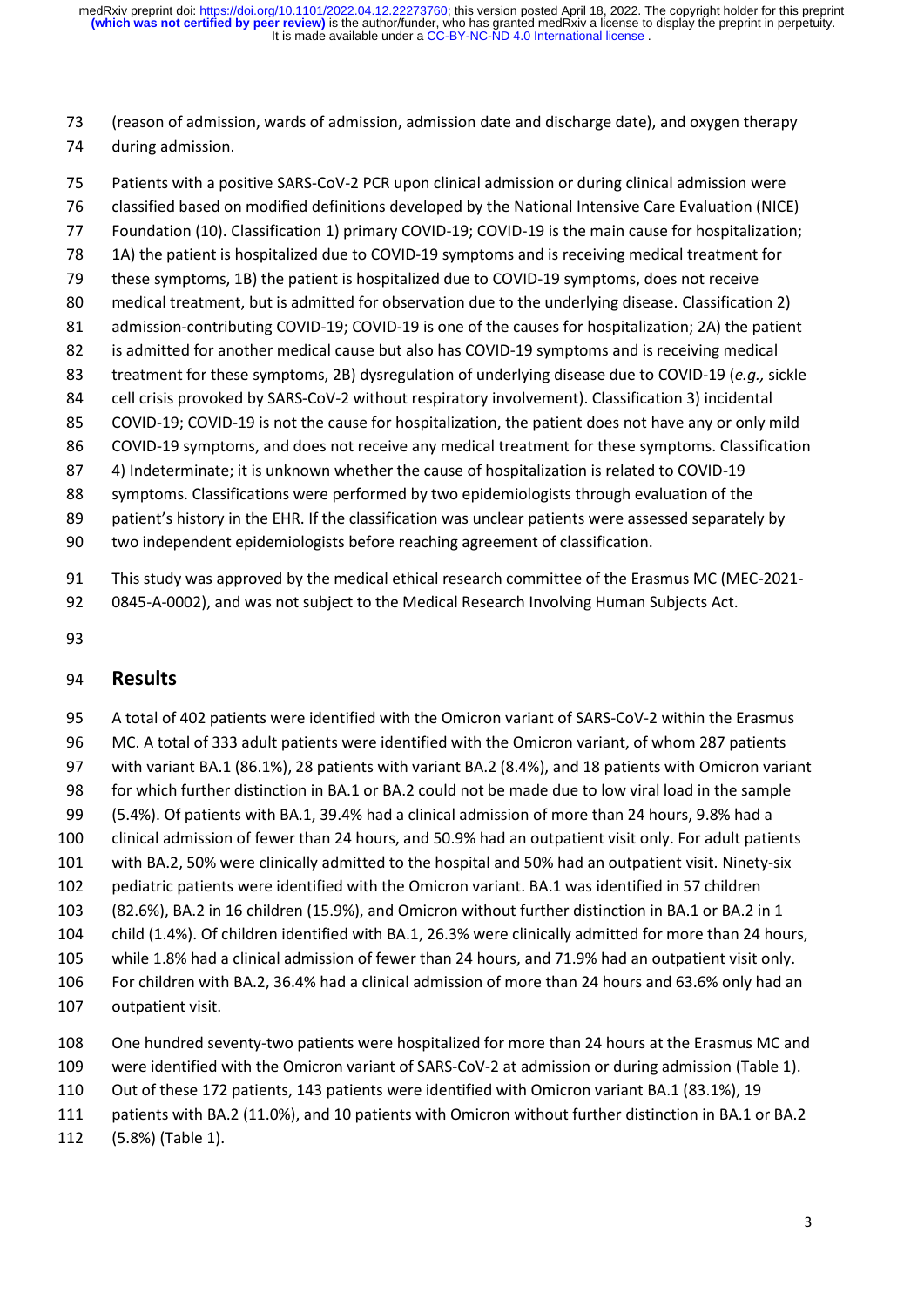It is made available under a [CC-BY-NC-ND 4.0 International license](http://creativecommons.org/licenses/by-nc-nd/4.0/) . medRxiv preprint doi: [https://doi.org/10.1101/2022.04.12.22273760;](https://doi.org/10.1101/2022.04.12.22273760) this version posted April 18, 2022. The copyright holder for this preprint<br>(which was not certified by peer review) is the author/funder, who has granted m

#### 113 **Table 1.** Characteristics of included hospitalized adult and pediatric COVID-19 patients for each

#### 114 classification.

|                                        | <b>Total</b>            | Clas1:<br>Primary | Clas2:<br>Contributing | Clas3:<br>Incidental | Clas4:<br>Indeterminate |
|----------------------------------------|-------------------------|-------------------|------------------------|----------------------|-------------------------|
|                                        |                         | COVID-19          | COVID-19               | COVID-19             | COVID-19                |
| Adult patients (%)                     | 151 (100)               | 68 (45.0)         | 32(21.2)               | 46 (30.5)            | 5(3.3)                  |
| Median age (range)                     | 56 (18-90)              | 61 (18-90)        | $51(18-82)$            | 55 (22-<br>90)       | 23 (22-49)              |
| Male gender (%)                        | 82 (54.3)               | 35(51.5)          | 20(62.5)               | 25(54.3)             | 2(40)                   |
| Country of birth                       |                         |                   |                        |                      |                         |
| The Netherlands                        | 90 $(60.4)^2$           | 44 $(65.7)^3$     | 18 (56.3)              | $26(57.8)^3$         | 2(40)                   |
| Other                                  | 59 (39.6) <sup>2</sup>  | $23(34.3)^3$      | 14 (43.8)              | $19(42.2)^3$         | 3(60)                   |
| Solid organ recipient (%)              | 23(15.2)                | 16(23.5)          | 6(18.8)                | 1(2.2)               | na                      |
| Lung $(% \mathcal{L}$ (%)              | 9(6.0)                  | 8(11.8)           | 1(3.1)                 | 0(0)                 | na                      |
| Kidney (%)                             | 13(8.6)                 | 8(11.8)           | 4(12.5)                | 1(2.2)               | na                      |
| 28-day in-hospital mortality<br>$(\%)$ | 12(7.9)                 | 7(10.3)           | 1(3.1)                 | 4(8.7)               | 0(0)                    |
| Vaccinated <sup>1</sup>                | 55 (53.9) <sup>4</sup>  | 37 $(61.7)^5$     | 7 $(30.4)^6$           | 11<br>$(57.9)^{11}$  | na                      |
| Received booster vaccination           | 33 $(34.7)^7$           | 25 $(43.1)^8$     | 3 $(14.3)^9$           | 5 $(31.3)^{12}$      | na                      |
| BA.1 lineage (%)                       | 127 (84.1)              | 52 (76.5)         | 27(84.4)               | 43 (93.5)            | 5(100)                  |
| BA.2 lineage (%)                       | 14(9.3)                 | 9(13.2)           | 2(6.3)                 | 3(6.5)               | 0(0)                    |
| Oxygen therapy during                  | 74 (50.7) <sup>10</sup> | 56 (82.4)         | 13 (40.6)              | 5(10.9)              | na                      |
| admission                              |                         |                   |                        |                      |                         |
| ICU during admission (%)               | 13 (8.6)                | 6(8.8)            | 1(3.1)                 | 6(13.0)              | 0(0)                    |
| ICU as admission                       | 10(6.6)                 | 5(7.4)            | 0(0)                   | 5(10.9)              | 0(0)                    |
| department (%)                         |                         |                   |                        |                      |                         |
| Pediatric patients (%)                 | 21 (100)                | 4(19.0)           | 6(28.6)                | 8(38.1)              | 3(14.3)                 |
| Median age (range)                     | $3(0-17)$               | $4(0-8)$          | $3(0-13)$              | $2(0-7)$             | $15(12-17)$             |
| Male gender (%)                        | 12(57.1)                | 2(50)             | 5(83.3)                | 4(50)                | 1(33.3)                 |
| Country of birth                       |                         |                   |                        |                      |                         |
| The Netherlands                        | 19                      | 4(100)            | 5(83.3)                | 7(87.5)              | 3(100)                  |
| Other                                  | $\overline{2}$          | 0(0)              | 1(16.7)                | 1(12.5)              | 0(0)                    |
| 28-day in-hospital mortality           | 0(0)                    | 0(0)              | 0(0)                   | 0(0)                 | 0(0)                    |
| $(\%)$                                 |                         |                   |                        |                      |                         |
| BA.1 lineage (%)                       | 16 (76.2)               | 2(50)             | 5(83.3)                | 7 (87.5)             | 2(66.7)                 |
| BA.2 lineage (%)                       | 5(23.8)                 | 2(50)             | 1(16.7)                | 1(12.5)              | 1(33.3)                 |
| Oxygen therapy during<br>admission (%) | 8(38.1)                 | 4(100)            | 3(50)                  | 1(12.5)              | na                      |
| ICU during admission (%)               | 6(28.6)                 | 1(25)             | 3(50)                  | 2(25)                | 0(0)                    |
| ICU as admission<br>department (%)     | 6(28.6)                 | 1(25)             | 3(50)                  | 2(25)                | 0(0)                    |

115 Abbreviations: ICU; intensive care unit, na; not available, clas; classification.

116 <sup>1</sup>Received 2 COVID-19 vaccinations (Pfizer/BioNTech, Moderna or AstraZeneca) or 1 vaccination (Johnson & 117 Johnson is Janssen), <sup>2</sup> for 2 patients this was unknown, <sup>3</sup> for 1 patient this was unknown, <sup>4</sup> for 49 pa

117 Johnson's Janssen), <sup>2</sup> for 2 patients this was unknown, <sup>3</sup> for 1 patient this was unknown, <sup>4</sup> for 49 patients this

118 was unknown,  $^5$  for 8 patients this was unknown,  $^6$  for 9 patients this was unknown,  $^7$  for 56 patients this was

119 unknown,  $8$  for 10 patients this was unknown,  $9$  for 11 patients this was unknown,  $^{10}$  for 5 patients this was

120  $\;\;$  unknown,  $^{11}$  for 27 patients this was unknown,  $^{12}$  for 30 patients this was unknown.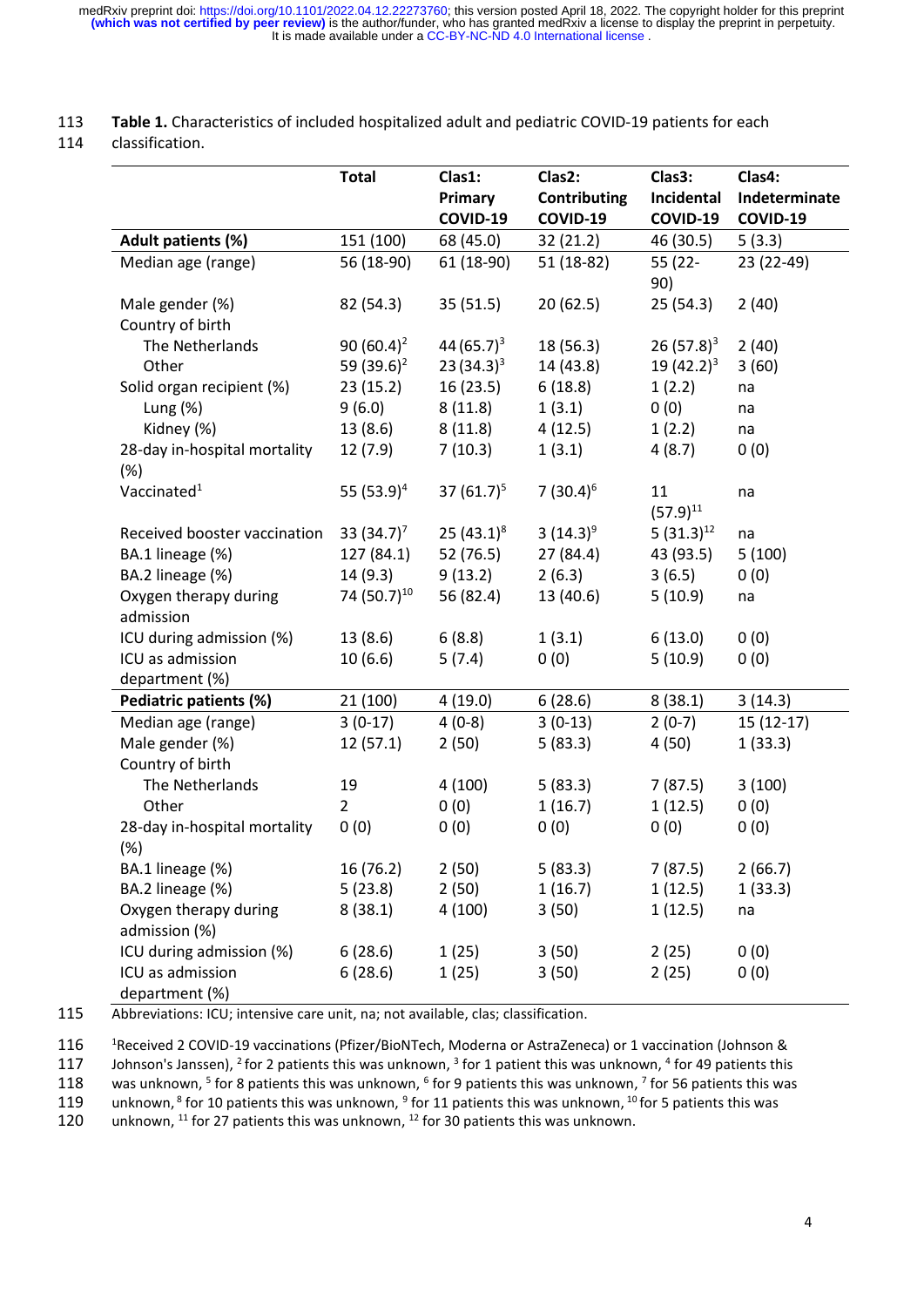#### **Discussion**

- This study assessed and classified the cause of hospitalization of 172 SARS-CoV-2 positive patients.
- We observed that less than 50% of adult Erasmus MC patients identified with the Omicron variant
- were clinically admitted for more than 24 hours. Of these, 45% were primary COVID-19 cases, 21%
- were contributing, and 31% were incidental. Primary COVID-19 patients were older, had a higher 28-
- day in-hospital mortality rate, and showed more BA.2. However, they had higher COVID-19
- vaccination and booster rates compared to incidental COVID-19 cases. Additionally, primary COVID-
- 19 and admission-contributing COVID-19 were more frequently observed among transplant
- recipients. These groups differ thereby from patients with incidental COVID-19 Omicron patients.
- This is in line with the study conducted by Sun *et al*. (11).
- Studies in pediatric patients show that the number of admitted pediatric patients with the Omicron
- variant is higher compared to previous variants (12). In this study, we did not register any in-hospital
- mortality among pediatric patients and small numbers of ICU admissions suggesting no increased
- clinical severity, even though incidence among children was high in the community.
- Initial studies on patients with the Omicron variant mainly assessed the change in clinical severity of
- hospitalized COVID-19 patients. However, these studies did not differentiate between primary and
- incidental COVID-19, hereby providing a general conclusion for all patients, while inherent
- differences are to be expected between patient populations (3, 4)Studies have reported between
- 17.6% and 19.7% of hospitalized COVID-19 patients with the Omicron variant receiving oxygen
- therapy and an in-hospital mortality between 2.7 and 5.8%, while we registered over 80% of primary
- COVID-19 patients receiving oxygen therapy and a mortality of 10.3%(4, 6) This could be attributed
- 142 to the larger proportion of immunocompromised patients among primary COVID-19 admissions.
- We suggest assessing the risk of severe disease caused by SARS-CoV-2 differently for primary COVID-
- 19 compared to incidental COVID-19 patients. These data are of interest to clinicians but also to
- 145 stakeholders such as hospital managers, infection prevention and control (IPC) practitioners, public
- health professionals, and the general public. Weighing these patient groups separately in terms of
- 147 the attributed burden for healthcare could have implications for public health and healthcare
- decision-making. This could include maintaining non-pharmaceutical interventions such as masks for
- 149 patients at risk of becoming a primary COVID-19 patient (11).
- Although both primary and incidental COVID-19 hospitalizations have implications for workload and
- isolation capacity, incidental COVID-19 in patients generally interferes less with continuity of care.
- Counting patients with incidental COVID-19 as COVID-19 admissions therefore gives a skewed image
- of hospital workload and the COVID-19 burden we are currently dealing with. Therefore, one should
- be careful to base healthcare and public health decisions, in the evolving landscape of COVID-19 on
- the total number of hospitalized COVID-19 patients alone.

#### **References**

 1. Viana R, Moyo S, Amoako DG, Tegally H, Scheepers C, Althaus CL, et al. Rapid epidemic expansion of the SARS-CoV-2 Omicron variant in southern Africa. Nature. 2022.